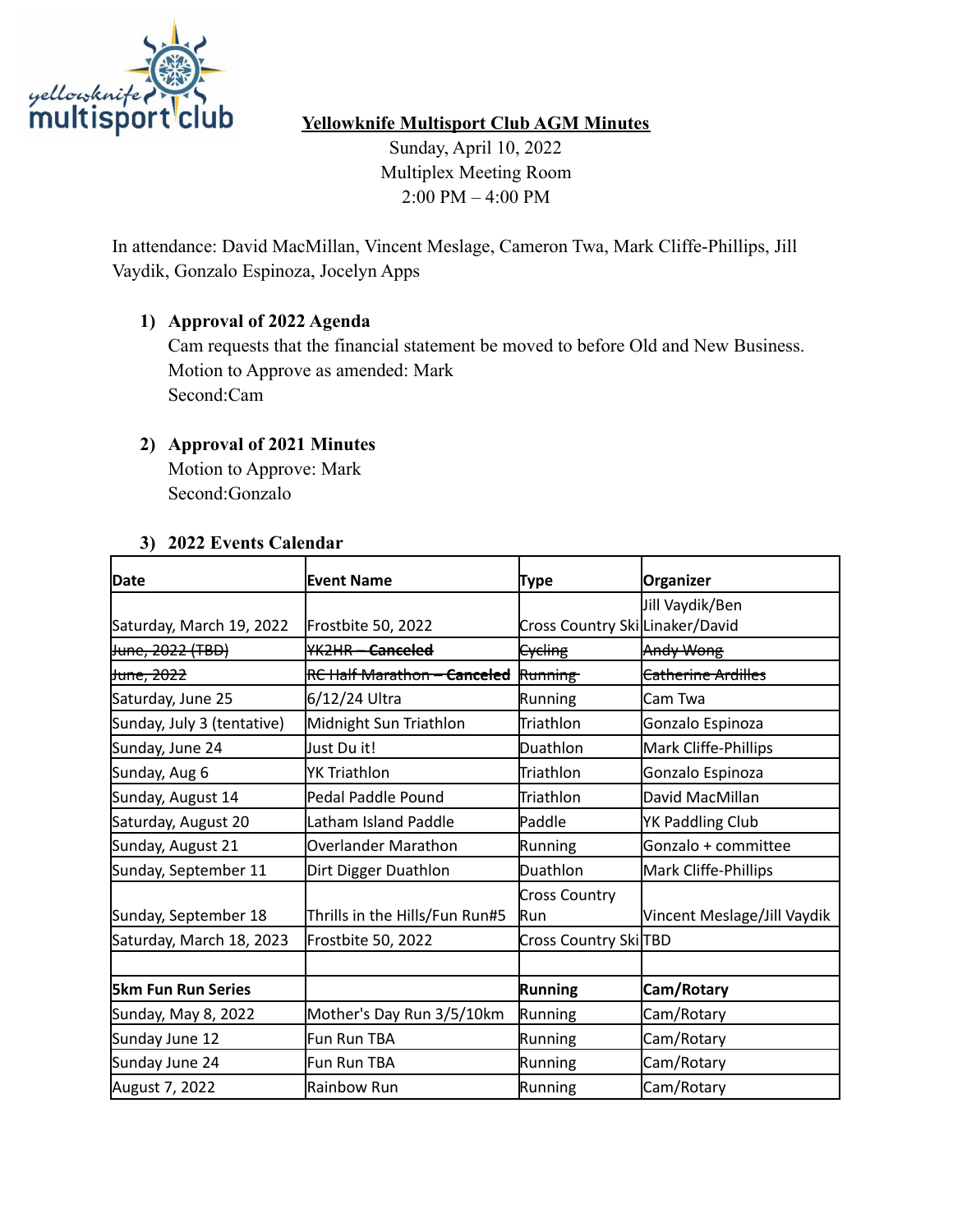| Sunday Sept 18                              | Thrills in the Hills |         |                    |
|---------------------------------------------|----------------------|---------|--------------------|
| October 10, 2022 Tentative Thanksgiving Run |                      | Running | <b>ICam/Rotary</b> |
| <b>ITBD</b>                                 |                      |         |                    |

Motion to Approve: Jocelyn Second:Gonzalo

## 4) **Financial Statement**

Financial Statement summary for 2021 presented by Mark Cliffe-Phillips, Treasurer. Amendment needed to account for Rotary Club cheque.

Motion to Approve the attached financial statement with amendments: Gonzalo Second:Cam

Discussion: Account at Royal Bank has been increasingly difficult to use as the account type doesn't exist anymore and the bank cannot issue statements, cheques or a bank card. The Mountain Bike Club has an account at ScotiaBank which works well for their needs.

Motion to open an account at ScotiaBank for the Yellowknife Multisport Club and close the Royal Bank account: David Second: Jocelyn

# **5) Old Business**

Update on timing equipment (discussion):

- Clocks one is fully functional. The other has a new battery but is not working, Jill still working on having it repaired.
- Timing Chips: YKMC owns an activator and loop. All club chips have dead batteries and are obsolete technology. Cost of buying 100 new chips is approximately \$6000 and batteries need to be replaced every 3 years at a cost of \$20 per chip. Renting chips cost approximately \$600 per event. Events that usually require chips are: Mother's Day Run, Overlander Marathon and Cross Country Run.
- YKMC to propose to Yellowknife Ski Club partnering to purchase 100 new chips.
- Jocelyn to investigate possible grant applications (City of Yellowknife, MEC) to help with cost of chips.
- Webscorer App -Paid service. David and Mark have both used it. Works well for races with 20-40 people.

# **6) New Business**

**-**Advertising: Discussion of different ways to advertise. In the past have done newspaper ads/postering but these seem to reach fewer people. Vincent suggests creating a Facebook